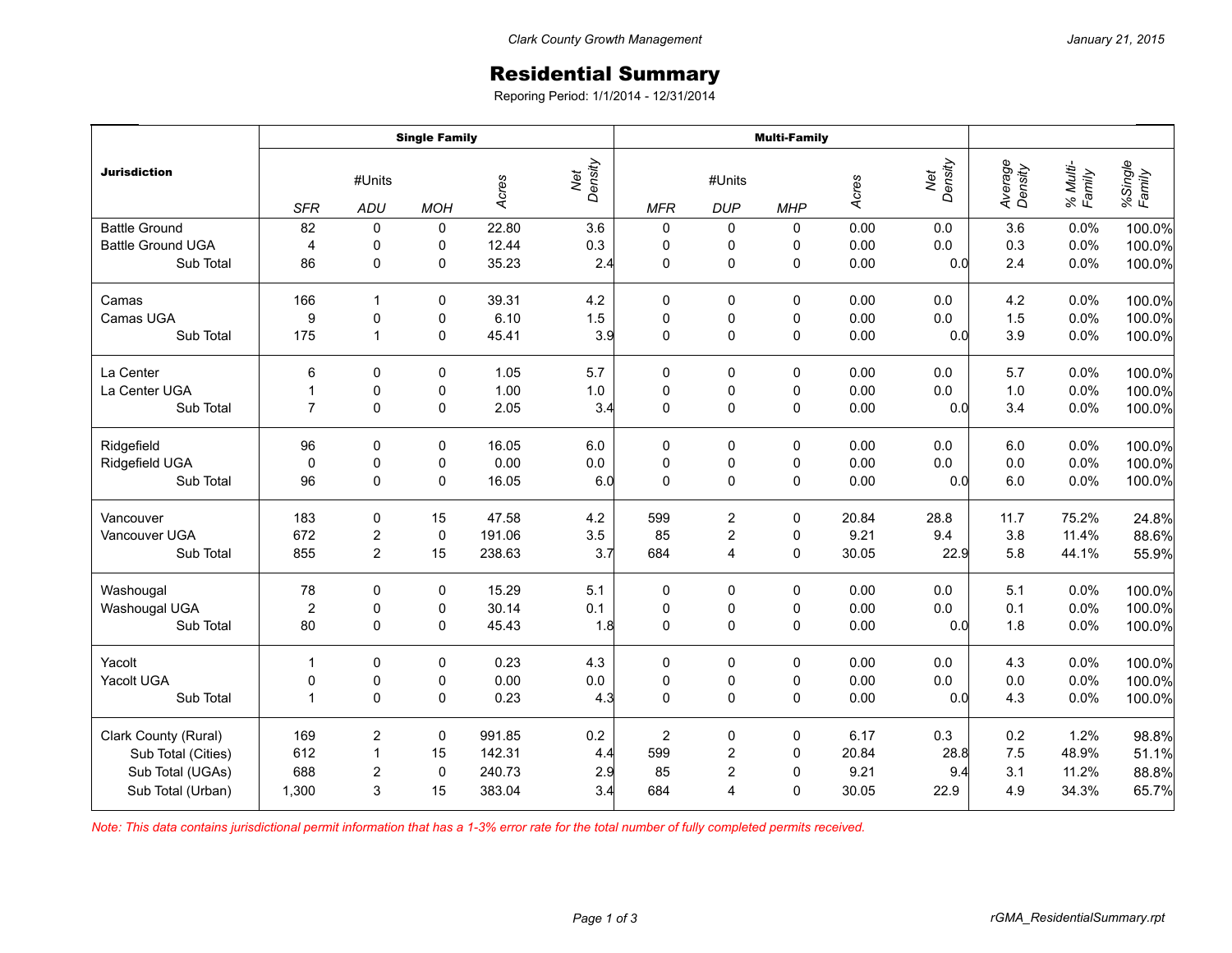## **Residential Density**



*Page 2 of 3 rGMA\_ResidentialSummary.rpt*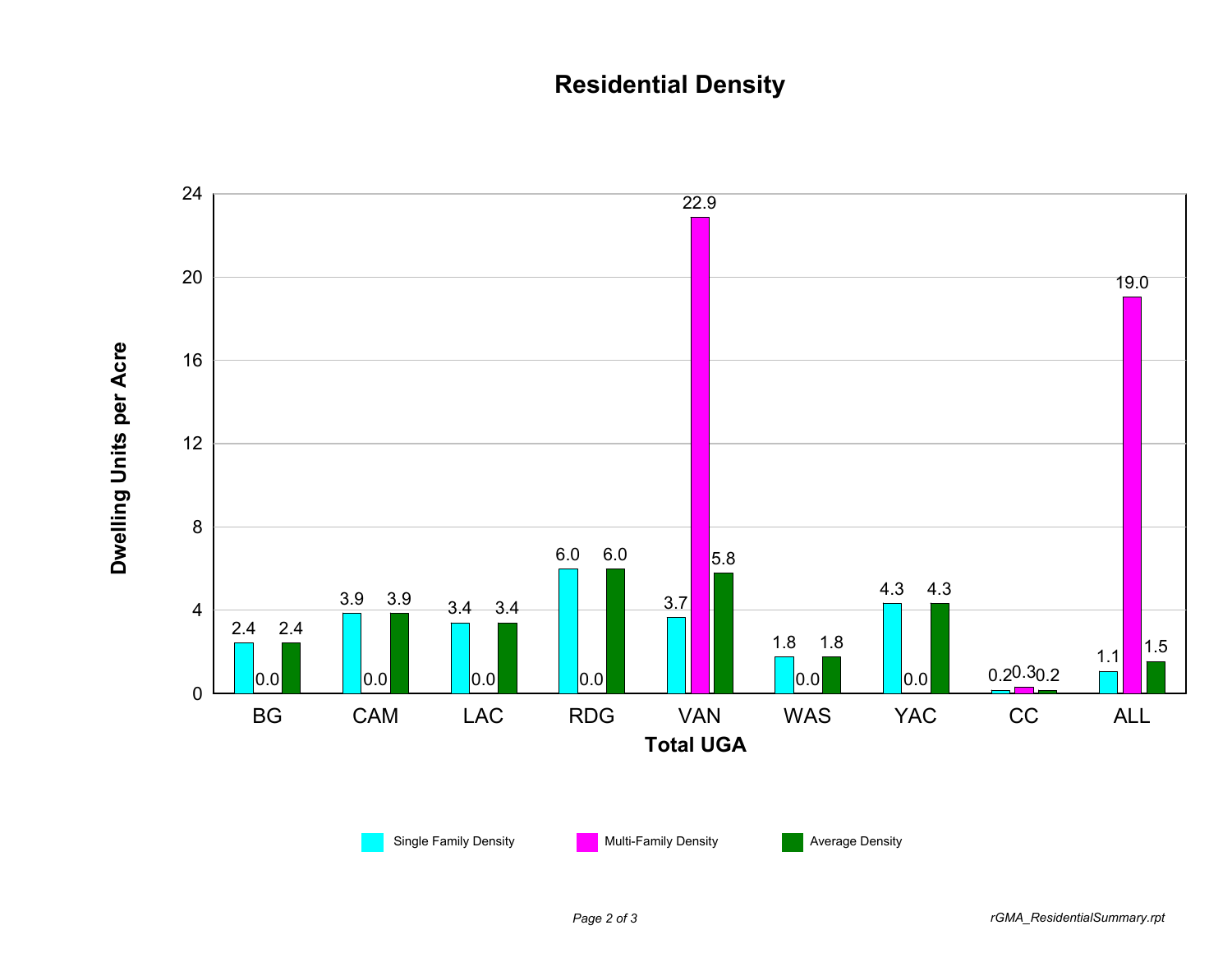## **Multi-Family Units as a Percentage of Total Units**